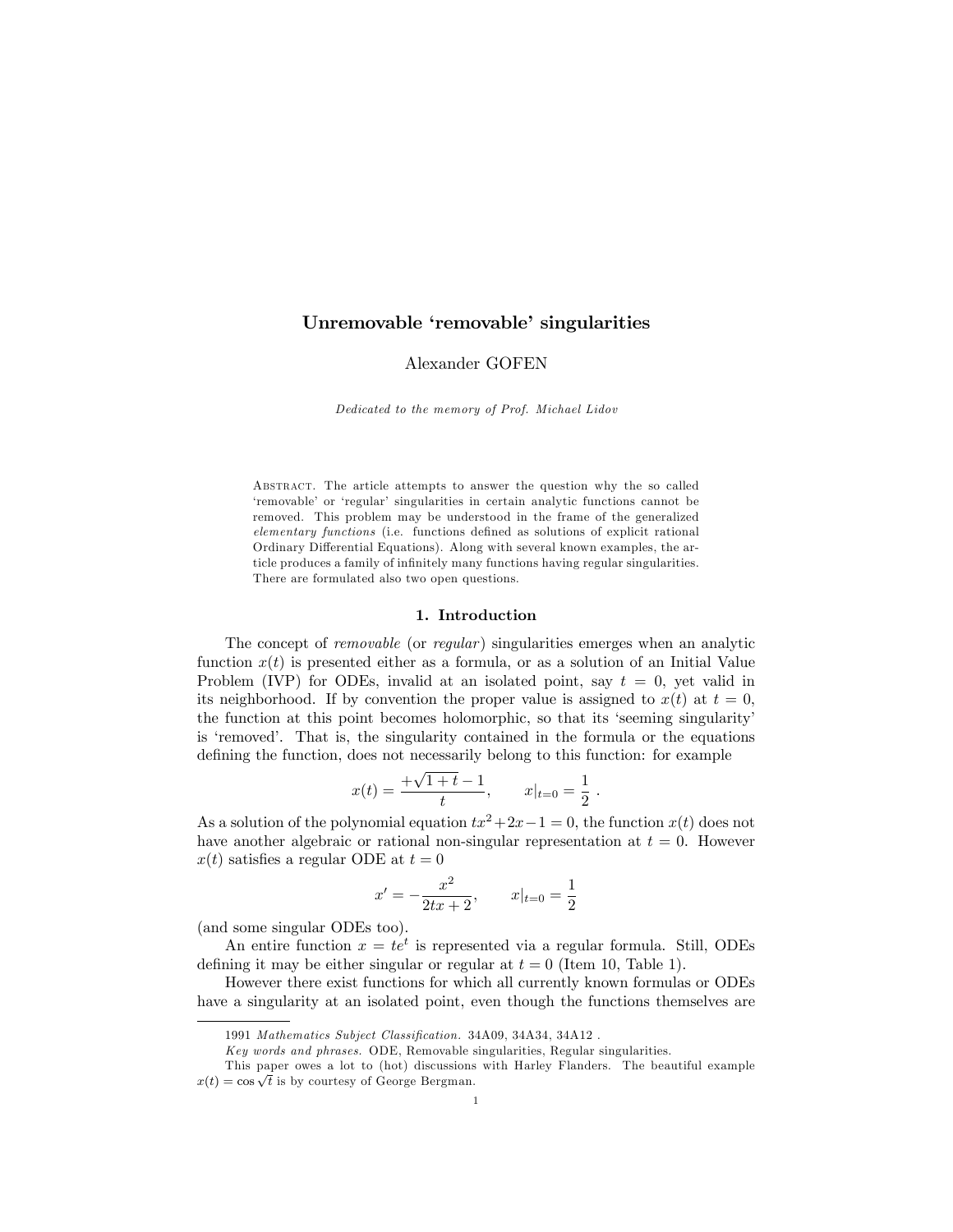holomorphic at this point. The examples of such functions are  $x(t) = \frac{e^t - 1}{t}$ , and  $x(t) = \cos \sqrt{t}$ , and the solution of the IVP

$$
tx'' - x = 0;
$$
  $x|_{t=0} = 0;$   $x'|_{t=0} = 1,$ 

and each of functions 1-7, Table 1.

Is it possible that regular ODEs representing these functions exist, but are not yet known? This question makes sense only if we specify in which class of equations we are looking for the answer. If the right hand sides of the ODEs are allowed to be any analytic functions, the answer is trivial: Just introduce notation for a new entire analytic function and its derivative.

We consider a subclass of analytic functions called generalized *elementary* functions (first introduced by R. Moore  $[1]$ ). This class widens the conventionally defined (by Liouville) elementary functions to include practically all functions used in applications. In simplest terms, generalized elementary functions [2] are those which may be defined as solutions of IVPs for explicit ODEs having rational right hand sides regular at the initial point. The goal is to prove that  $x(t) = \frac{e^t - 1}{t}$  and several other functions (Items 1-7, Table 1) cannot satisfy any rational regular ODE at  $t=0.$ 

All throughout this paper functions and solutions of ODEs are considered as analytic functions in complex space C.

### 2. Polynomial ODEs having the same solution

If we are given a polynomial ODE having a solution  $x(t)$ , it is possible to obtain a non-trivial family of polynomial ODEs (not necessarily just multiplied by a nonzero factor), still having the same solution  $x(t)$ . We are particularly interested in the case when all derivatives of  $x(t)$  are rational at  $t = 0$ .

LEMMA 1. Let an analytic function  $x(t)$  at the neighborhood of  $t = 0$  satisfy a nontrivial polynomial ODE

(2.1) 
$$
F(t, x, x', \cdots, x^{(m)}) = \sum_{k=1}^{q} a_k t^{\alpha} x^{\beta} (x')^{\gamma} ... (x^{(m)})^{\omega} = 0,
$$

(2.2) 
$$
x^{(m)}\Big|_{t=0} = r_m, \quad m = 0, 1, 2, \dots
$$

with complex coefficients  $a_k$  (k is omitted at power indexes  $\alpha_k$ ,  $\beta_k$ ,...). Then this  $x(t)$  also satisfies infinitely many polynomial ODEs, such that their coefficients are solutions of a special linear algebraic system 2.4.

In particular, if all derivatives  $x^{(m)}\big|_{t=0}$  are rational, there exists a polynomial ODE with rational coefficients satisfied by  $x(t)$ .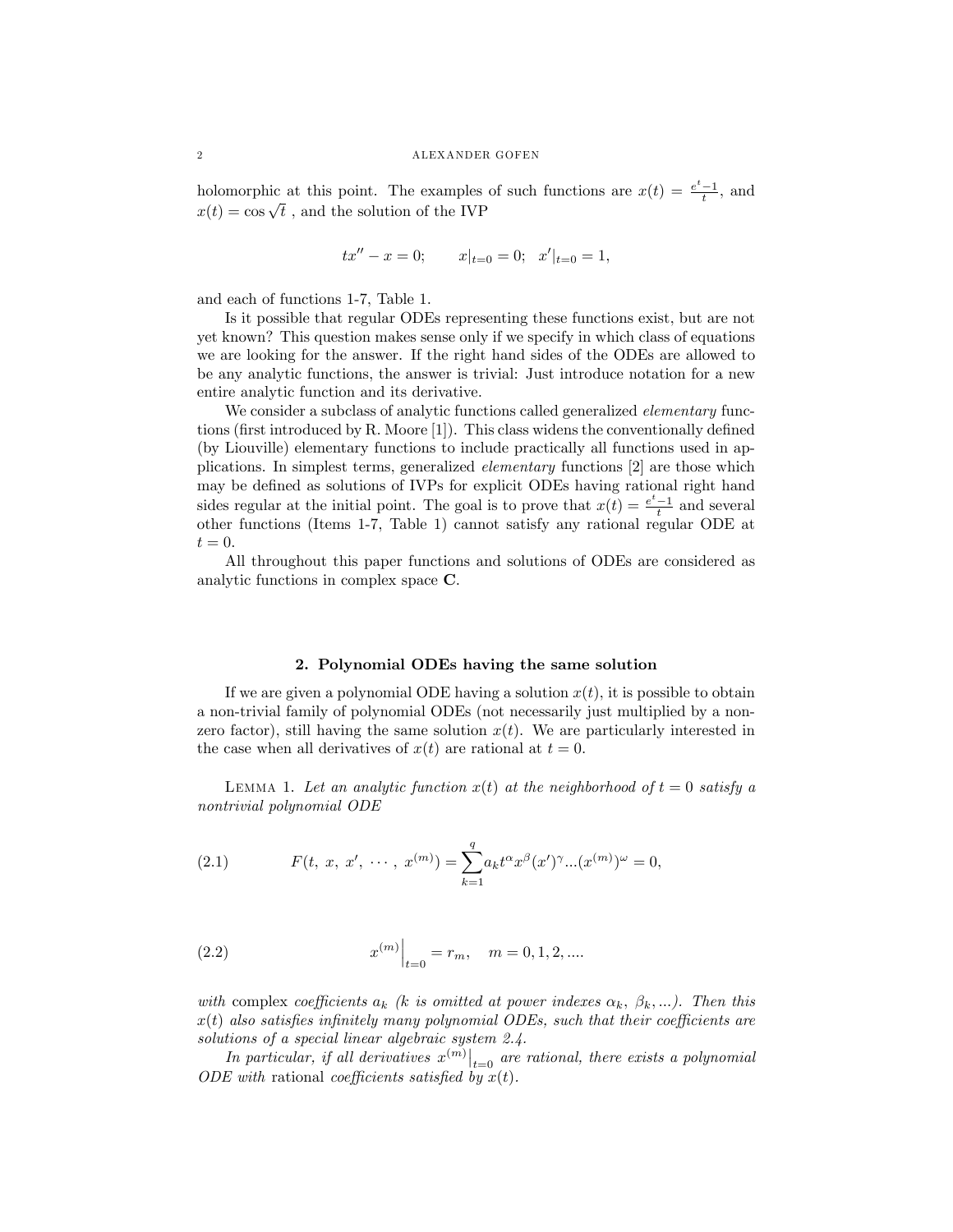PROOF. Obtain a sequence of polynomial ODEs by differentiating 2.1:

$$
F_0(t, x, ..., x^{(m)}) = F = \sum a_k t^{\alpha} x^{\beta} (x')^{\gamma} ... (x^{(m)})^{\omega} = \sum a_k M_{0k} = 0;
$$
  

$$
\frac{d}{dt} F_0(t, x, ..., x^{(m)}) = F_1(t, x, ..., x^{(m)}, x^{(m+1)}) = \sum a_k \frac{d}{dt} M_{0k} =
$$
  

$$
= \sum a_k (\alpha t^{\alpha-1} x^{\beta} (x')^{\gamma} ... (x^{(m)})^{\omega} + \beta t^{\alpha} x^{\beta-1} (x')^{\gamma+1} ... (x^{(m)})^{\omega} + ...
$$
  

$$
+ \omega t^{\alpha} x^{\beta} (x')^{\gamma} ... (x^{(m)})^{\omega-1} x^{(m+1)}) = \sum a_k M_{1k} = 0;
$$

(2.3)  
\n
$$
\frac{d^n}{dt^n}F_0(t, x, \dots, x^{(m)}) = F_n(t, x, \dots, x^{(m)}, \dots, x^{(m+n)}) = \sum_{k=1}^q a_k M_{nk} = 0
$$

Here values  $M_{0k}$  denote monomials of polynomial 2.1, while  $M_{nk}$  are *n*-order derivatives of those monomials. Substitute the initial values 2.2 into equations 2.3, obtaining a linear algebraic system

(2.4) 
$$
a_1M_{n1} + a_2M_{n2} + \dots + a_qM_{nq} = 0, \qquad n = 0, 1, 2, \dots
$$

in  $a_1, a_2, \ldots, a_q$ . System 2.4 is an infinite over-defined yet solvable linear homogeneous system, having a non-zero solution — coefficients of the given polynomial 2.1 by the condition of the Lemma. Therefore system 2.4 has infinitely many solutions (say  $a_1, a_2, \ldots a_q$  multiplied by a factor, and possibly others).

Let  $b_1, b_2, \ldots, b_q$  be any of those solutions. It generates a polynomial equation

(2.5) 
$$
G_0 = \sum b_k T^{\alpha} Y_0^{\beta} Y_1^{\gamma} ... Y_m^{\omega} = 0
$$

differing from the given 2.1

$$
F_0=\sum a_k T^\alpha X_0^\beta X_1^\gamma...X_m^\omega=0
$$

in the coefficients at the corresponding monomials.

We are going to prove that  $x(t)$  satisfies any polynomial  $G_0$  with coefficients  $b_1, b_2, \ldots, b_q$  obtained as a solution of the linear system 2.4. Substitute  $x(t)$  into  $G_0$ , denoting a non-zero deviation as  $\varepsilon(t)$ :

$$
G_0(t, x, \ldots, x^{(m)}) = \sum_{k=1}^q b_k t^{\alpha} x^{\beta} (x')^{\gamma} \ldots (x^{(m)})^{\omega} = \varepsilon(t).
$$

Apply differentiation to  $G_0$ , obtain an infinite system analogous to 2.3, and observe that at  $t=0$ 

$$
G_n(t, x, ..., x^{(m)}, ..., x^{(m+n)})|_{t=0} = \varepsilon^{(n)}(t)|_{t=0} = 0, \quad n = 0, 1, 2, ...
$$

for all *n*. Therefore, as an analytic function,  $\varepsilon(t) \equiv 0$ , so that  $x(t)$  does satisfy any polynomial ODE generated by the linear system 2.4. This proves the first statement of the Lemma.

Now assume that all values  $r_m$  of derivatives 2.2 are rational. In order to obtain the general solutions of 2.4, consider the matrix

$$
M = \|M_{ij}\| \qquad 0 \leqslant i < \infty, \quad 1 \leqslant j \leqslant q
$$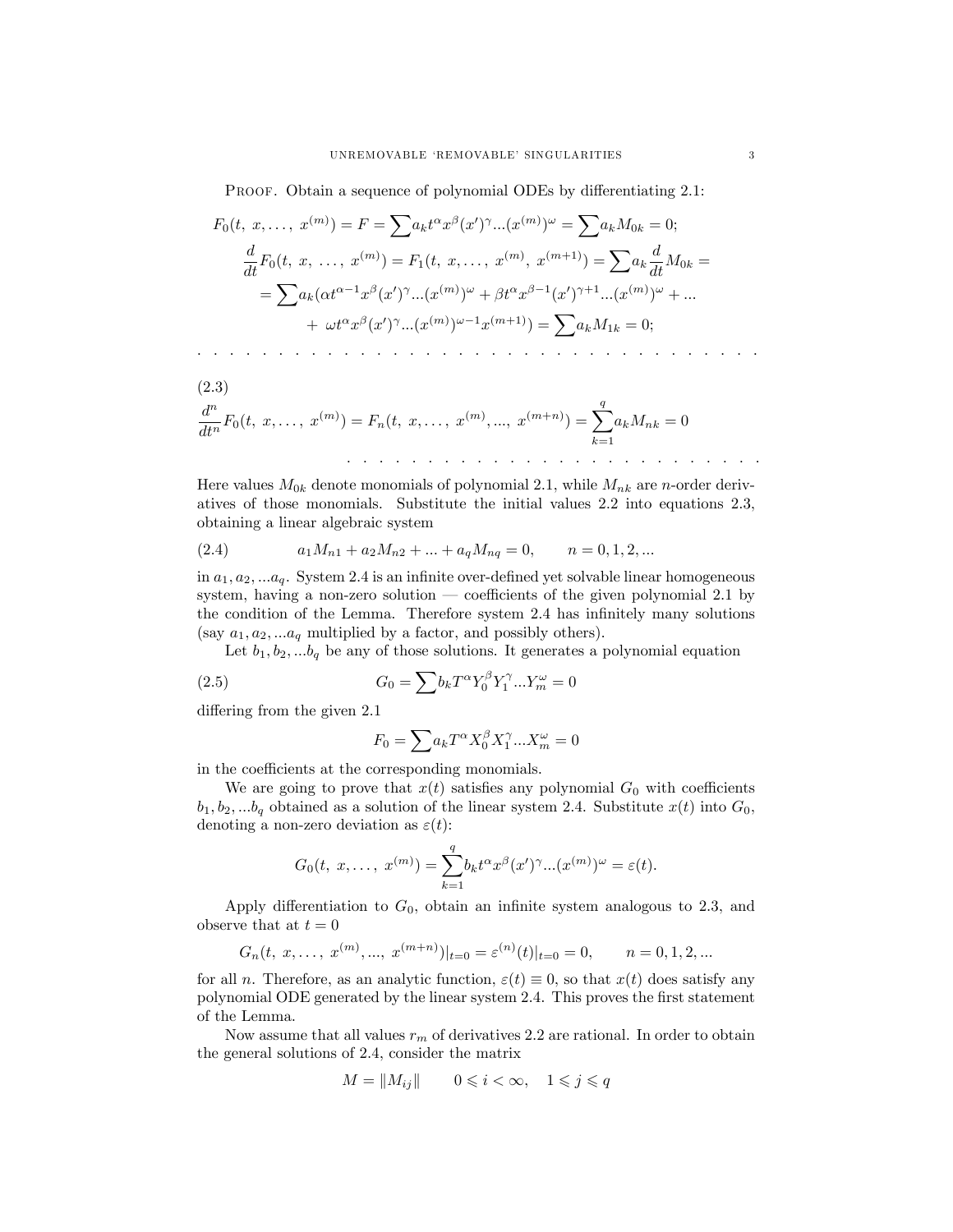#### 4 ALEXANDER GOFEN

of the system. This matrix (and the linear system) is inÖnite only in the number of rows (equations). Only Önite number of them are linearly independent. Let the maximal number of linearly independent equations 2.4 be  $p > 0$ ,  $p < q$ . Therefore there must exist  $p$  independent variables with a nonzero sub-determinant corresponding to them, and  $q - p$  dependent variables. Among  $b_1, b_2, ... b_q$ , consider p those which are independent, and assign them rational values. Then the remaining dependent variables must all be rational too (as ratios of sub-determinants of matrix  $M$ , whose all elements are rational numbers). The obtained rational coefficients  $b_1, b_2, \ldots, b_q$  generate the polynomial  $G_0$  having the solution  $x(t)$ , which completes the proof.  $\Box$ 

EXAMPLE 1. As an illustration, consider an analytic element  $x^{(m)}\big|_{t=0} = m!$ ,  $m = 0, 1, 2, ...$  (representing  $x = \frac{1}{1-t}$  indeed), and an implicit polynomial equation

(2.6) 
$$
Ax^2 + Bxt + Cx't + Dx + Ex' + F = 0
$$

whose coefficients  $A, B, \ldots$  are to be determined. By differentiation and substitution of the initial values obtain

$$
A \qquad \qquad +D \quad +E \qquad +F=0
$$

 $A(m+1)! + Bm! + Cmm! + Dm! + E(m+1)! = 0, \quad m = 1, 2, ...$ 

The general solution of this system

$$
B = -A - D - E, \quad C = -A - E, \quad F = -A - D - E
$$

delivers infinitely many solutions. In particular, the three solutions below exemplify different polynomial equations all satisfied by  $x(t)$ :

|                                                                       | $E = 0, A = 0, D = 1$ $E = 1, A = -1, D = 0$ $E = 1, A = 0, D = -1$ |                    |
|-----------------------------------------------------------------------|---------------------------------------------------------------------|--------------------|
| $B = -1, C = 0, F = -1$ $B = 0, C = 0, F = -1$ $B = 0, C = -1, F = 0$ |                                                                     |                    |
| $x - xt - 1 = 0$                                                      | $x'-x^2=0$                                                          | $x' - x't - x = 0$ |

# 3. No regular representation for  $\frac{e^t-1}{t}$

We deal with the entire function

$$
x(t) = \frac{e^t - 1}{t}, \quad x|_{t=0} = 1.
$$

It is easily checked that

(3.1) 
$$
x^{(m)}\Big|_{t=0} = \frac{1}{m+1}, \quad m = 0, 1, 2, \dots
$$

THEOREM 1. The function  $x(t)$  cannot be a solution of any non-trivial, implicit, polynomial ODE

$$
F(t, x, x', \cdots, x^{(m)}) = 0
$$

with integer coefficients in the corresponding polynomial

$$
F(T, X_0, X_1, \cdots, X_m),
$$

having

$$
\left.\frac{\partial F}{\partial X_m}\right|_{t=0}\neq 0.
$$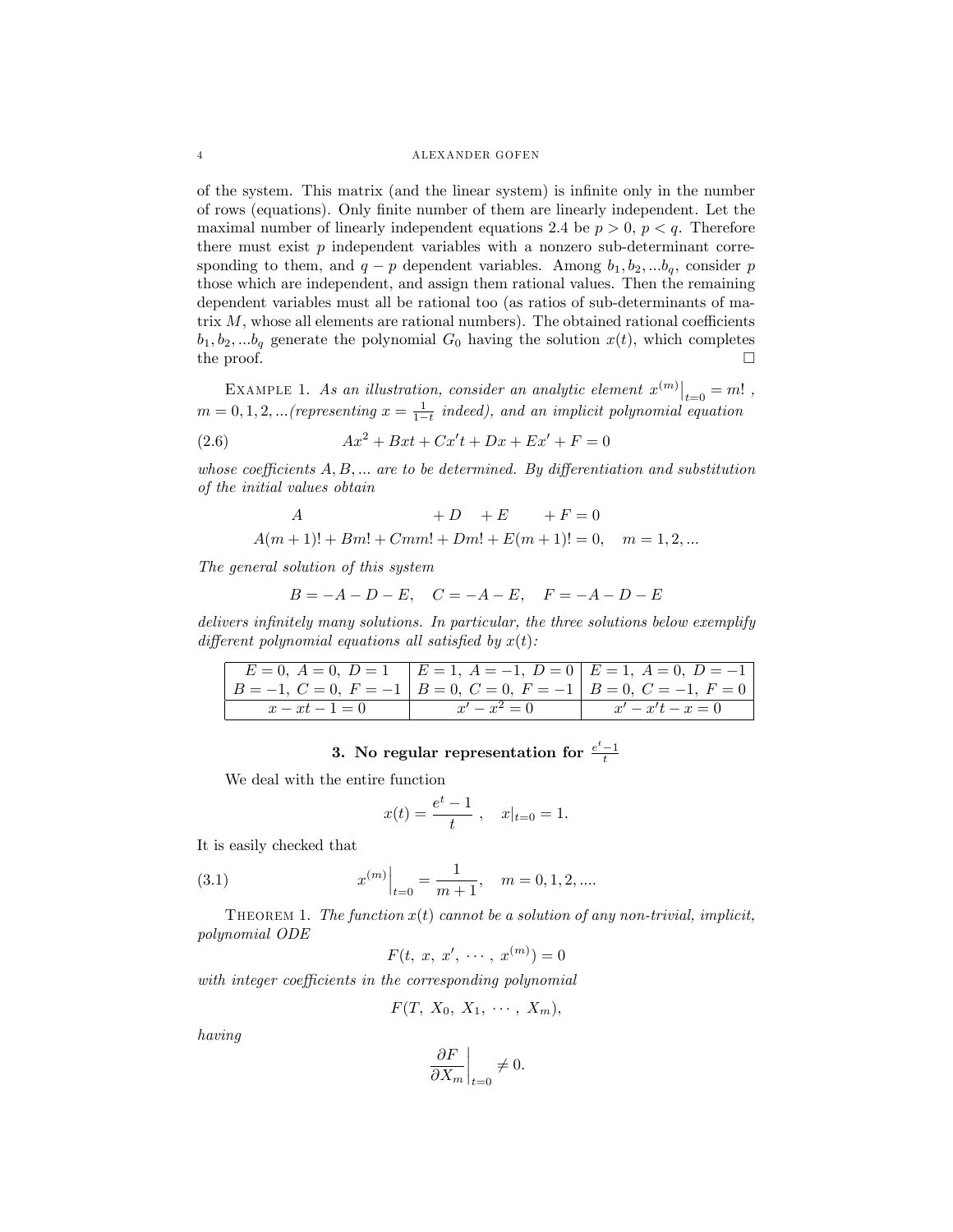PROOF. Denote

(3.2) 
$$
F_0(t, x, \dots, x^{(m)}) = F = \sum a_k t^{\alpha} x^{\beta} (x')^{\gamma} ... (x^{(m)})^{\omega} = 0
$$

where  $a_k$  are integers (k is omitted at power indexes  $\alpha_k$ ,  $\beta_k$ ,...).

Repeatedly differentiate relation 3.2, denoting the result of  $N$  differentiations by

$$
F_N(t, x, \ldots, x^{(m)}, \ldots, x^{(m+N)}) = \frac{d^N}{dt^N} F_0(t, x, \ldots, x^{(m)}).
$$

Prove by the induction, that in each of polynomials  $F_N$  the highest derivative  $x^{(m+N)}$  appears only in one expression always with the same factor  $\frac{\partial F_0}{\partial X_m}$ . Observe, that

$$
F_1 = \frac{d}{dt} F_0(t, x, \dots, x^{(m)}) = \frac{\partial F_0}{\partial X_m} x^{(m+1)} + Q_0(t, x, \dots, x^{(m)});
$$
  
\n
$$
F_2 = \frac{d}{dt} F_1(t, x, \dots, x^{(m+1)}) = \frac{\partial F_1}{\partial X_{m+1}} x^{(m+2)} + Q_1(t, x, \dots, x^{(m+1)}) =
$$
  
\n
$$
= \frac{\partial F_0}{\partial X_m} x^{(m+2)} + Q_1(t, x, \dots, x^{(m+1)}).
$$

Assuming

$$
F_N = \frac{\partial F_0(t, x, \dots, x^{(m)})}{\partial X_m} x^{(m+N)} + Q_{N-1}(t, x, \dots, x^{(m+N-1)});
$$

$$
\frac{\partial F_{N-1}(t, x, \dots, x^{(m+N-1)})}{\partial X_{m+N-1}} = \frac{\partial F_0}{\partial X_m}
$$

to be true for  $N$ , obtain

$$
F_{N+1} = \frac{d}{dt} F_N(t, x, \dots, x^{(m+N)}) = \frac{\partial F_N}{\partial X_{m+N}} x^{(m+N+1)} + Q_N(t, x, \dots, x^{(m+N)}) =
$$
  
=  $\frac{\partial}{\partial X_{m+N}} \left( \frac{\partial F_0}{\partial X_m} \underbrace{x^{(m+N)}}_{\text{the only occurrence of } x^{(m+N)}} + x^{(m+N-1)} \right) x^{(m+N+1)} +$ 

$$
+ Q_N(t, x, \ldots, x^{(m+N)}) = \frac{\partial F_0}{\partial X_m} x^{(m+N+1)} + Q_N(t, x, \ldots, x^{(m+N)}).
$$

Observe that the polynomials  $F_N$  have integer coefficients. By the condition of this Theorem,  $\frac{\partial F_0}{\partial X_m}\Big|_{t=0} = A \neq 0$ . As  $x^{(k)}|_{t=0} = \frac{1}{k+1}$ , the value A is rational. Multiply  $F_0$  by a proper integer to clear all denominators so that value  $\frac{\partial F_0}{\partial X_m}\Big|_{t=0} = A$ becomes an integer. Then the equation for  ${\cal F}_N$  takes the form:

(3.3) 
$$
F_N = \frac{A}{m+N+1} + Q_{N-1}(t, x, \dots, x^{(m+N-1)}) = 0
$$

With growing N, the denominator  $m + N + 1$  will become greater than A, and then it will reach some prime  $p = m + N + 1$  so that  $\frac{A}{p}$  is a fraction in the lowest<br>terms. All the remaining terms in  $Q_{N-1}(t, x, ..., x^{(m+N-1)})$  must be integers or fractions, whose denominators contain primes less than p. Thus the isolated fraction  $\frac{A}{p}$  and  $Q_{N-1}(t, x, ..., x^{(m+N-1)})$  cannot cancel, which is impossible, proving the Theorem.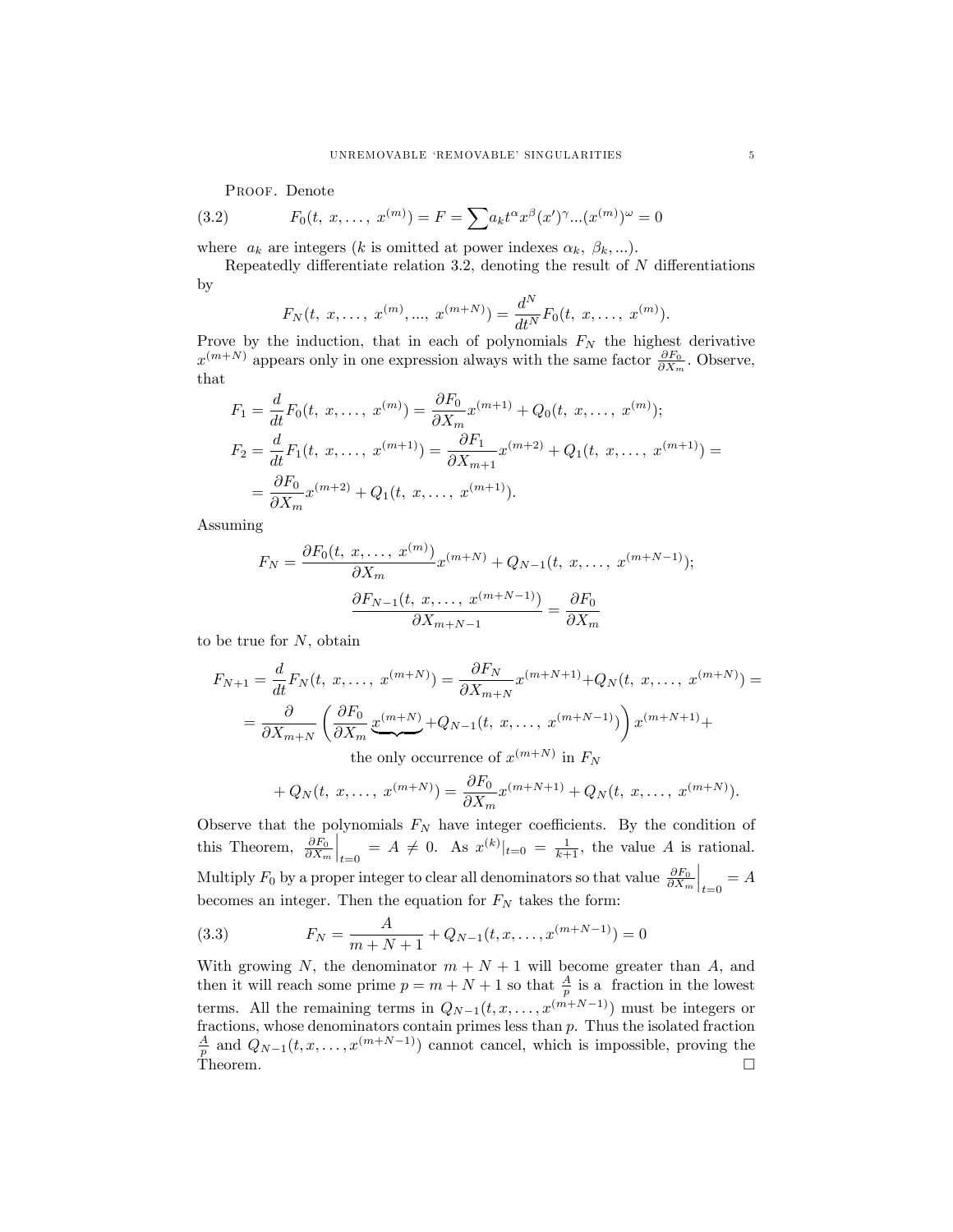Unlike the previous, the next theorem deals with ODEs having complex (noninteger) coefficients.

THEOREM 2. The function  $x(t)$  cannot be a solution of any non-trivial, implicit,  $polynomial ODE with complex coefficients$ 

(3.4) 
$$
F(t, x, x', ..., x^{(m)}) = 0
$$

having

(3.5) 
$$
\left. \frac{\partial F}{\partial X_m} \right|_{t=0} \neq 0.
$$

PROOF. Assume the opposite, that ODE 3.4 has  $x(t)$  as a solution in a neighborhood of  $t = 0$ .

Step 0: From complex to real coefficients. Observe, that  $x(t)$  and all its derivatives satisfying polynomial 3.4, are real-valued functions on the real axis. Assume therefore the coefficients of polynomial 3.4 are real.

Step 1: From irrational to rational coefficients. According to Lemma 1,  $x(t)$ must satisfy infinitely many nontrivial polynomial ODEs with rational coefficients  $b_1, b_2, \ldots, b_q$ , obtainable as solutions of the linear algebraic equation 2.4. The coefficients  $a_1, a_2, \ldots a_q$  of 3.4 are the solutions of linear system 2.4 too. Among them consider the independent ones  $a_k$ , and choose their rational approximation  $b_k$  so close to  $a_k$ , that for the modified polynomial  $G_0$  (Lemma 1, equation 2.5) corresponding to the complete set of rational coefficients  $b_1, b_2, \ldots, b_q$ , condition 3.5 still holds. To not complicate notation, assume that the given equation 3.4 already has all rational coefficients.

Step 3: Apply a proper integer factor to the polynomial equation 3.4 (having rational coefficients) to clear all denominators. Now  $x(t)$  satisfies a polynomial equation with integer coefficients  $\overline{\phantom{a}}$  impossible, according to Theorem 1, which proves this theorem.

COROLLARY 1. The function  $x(t)$  cannot be a solution of an IVP for any explicit rational ODE

(3.6) 
$$
x^{(m+1)} = \frac{P(t, x, x', ..., x^{(m)})}{Q(t, x, x', ..., x^{(m)})}
$$

having the denominator

$$
(3.7) \tQ|_{t=0} \neq 0,
$$

nor indeed it can be a solution of an IVP for any explicit polynomial ODE

$$
x^{(m+1)} = P(t, x, x', ..., x^{(m)}).
$$

The proof of this corollary relies on the following

LEMMA 2. The implicit polynomial ODE 3.4 non-singular at  $t = 0$  (Condition 3.5) and the explicit rational ODE 3.6 with a nonzero denominator (Condition 3.7) converts into each other.

PROOF. Really, in a rational ODE 3.6 written as a polynomial equation

$$
F = x^{(m+1)}Q(t, x, x', ..., x^{(m)}) - P(t, x, x', ..., x^{(m)}) = 0
$$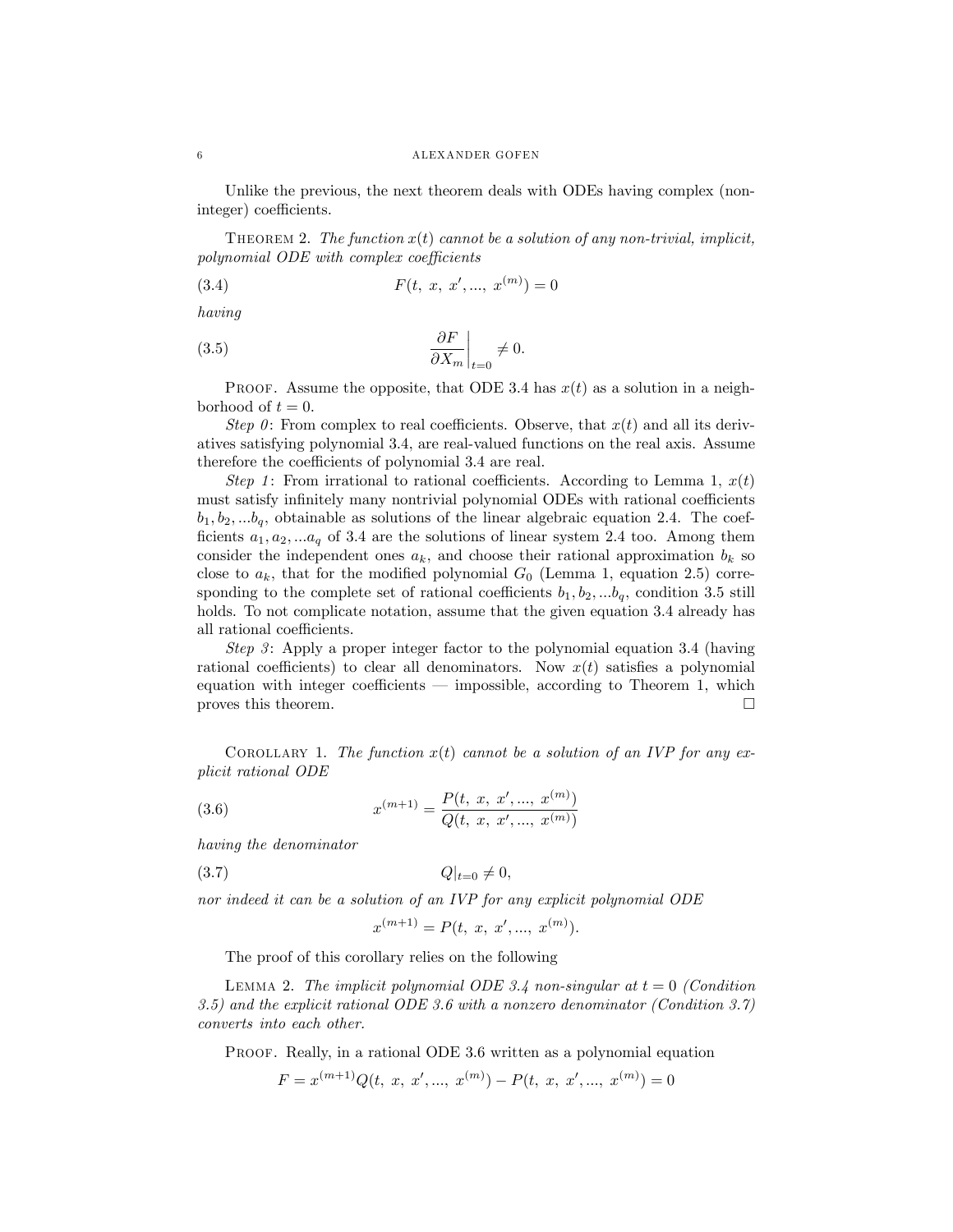derivative  $\frac{\partial F}{\partial X_{n+1}}$  $\Big|_{t=0} = Q|_{t=0} \neq 0$ . Inversely, if a polynomial ODE 3.4 is given, apply  $\frac{d}{dt}$ 

$$
\frac{\partial F}{\partial T} + \frac{\partial F}{\partial X}x' + \ldots + \frac{\partial F}{\partial X_{m-1}}x^{(m)} + \frac{\partial F}{\partial X_m}x^{(m+1)} = 0
$$

and obtain a rational ODE relying on condition 3.5

$$
x^{(m+1)} = -\frac{\frac{\partial F}{\partial T} + \frac{\partial F}{\partial X}x' + \dots + \frac{\partial F}{\partial X_{m-1}}x^{(m)}}{\frac{\partial F}{\partial X_m}}
$$

PROOF. (The Corollary). Assume that the rational ODE 3.6 exists under condition 3.7. According to the Lemma, rational ODE 3.6 converts to the polynomial one. That is impossible according to Theorem 2, which proves this corollary.  $\square$ 

### 4. Other functions having no regular representation

The method of proof in Theorem 1 applies not only to  $x(t)$  having expansion 3.1, but also to infinitely many other analytic functions defined by a variety of expansions (Examples 2-7, Table 1 ).

COROLLARY 2. Let  $H(n) \neq 0$  be an integer-valued function such that the maximal prime  $p \leq n$  occurs among the factors of  $H(n)$ , and let  $G(n)$  be an integervalued function, whose factors do not exceed n. Then the statement of Theorem 1 holds also for functions defined by an analytic element

$$
x^{(n)}|_{t=0} = \begin{cases} \frac{G(n-1)}{H(n)} & \text{for infinitely many prime values of } n \\ 0 & \text{otherwise} \end{cases}
$$

PROOF. Reconsider equation 3.3 in Theorem 1, which takes the form

(4.1) 
$$
F_N = \frac{AG(m+N-1)}{H(m+N)} + Q_{N-1}(t, x, \dots, x^{(m+N-1)}) = 0.
$$

Choose such a big  $n = m + N$ , that n is prime,  $n > A$ . Then  $\frac{AG(m+N-1)}{H(m+N)}$  is a fraction in the lowest terms, cancellation in equation 4.1 is impossible, proving this corollary.  $\Box$ 

It is easy to see that Examples 2-7, Table 1, meet the condition of Corollary 2. Two more examples (not in the Table), defined by their expansion at one point only, also do:  $x^{(n)}|_{t=0} = \frac{1}{n!}$ , and  $x^{(n)}|_{t=0} = \frac{1}{n^n}$ . (Other representations of these entire analytic functions are not known).

### 5. Discussion

Another proof of Theorem 2 belongs to H. Flanders [3,4]. Moreover, he proved that among ODEs of *first* order defining  $x = \frac{e^t - 1}{t}$ , the known ODEs

$$
x' = R(x) = \frac{tx - x + 1}{t}
$$

(5.1) 
$$
P(t, x, x') = tx' - tx + x - 1 = 0
$$

are unique in the sense, that any implicit first order polynomial ODE divides by  $P$ , while any explicit rational first order ODE reduces to  $R$ .

 $\Box$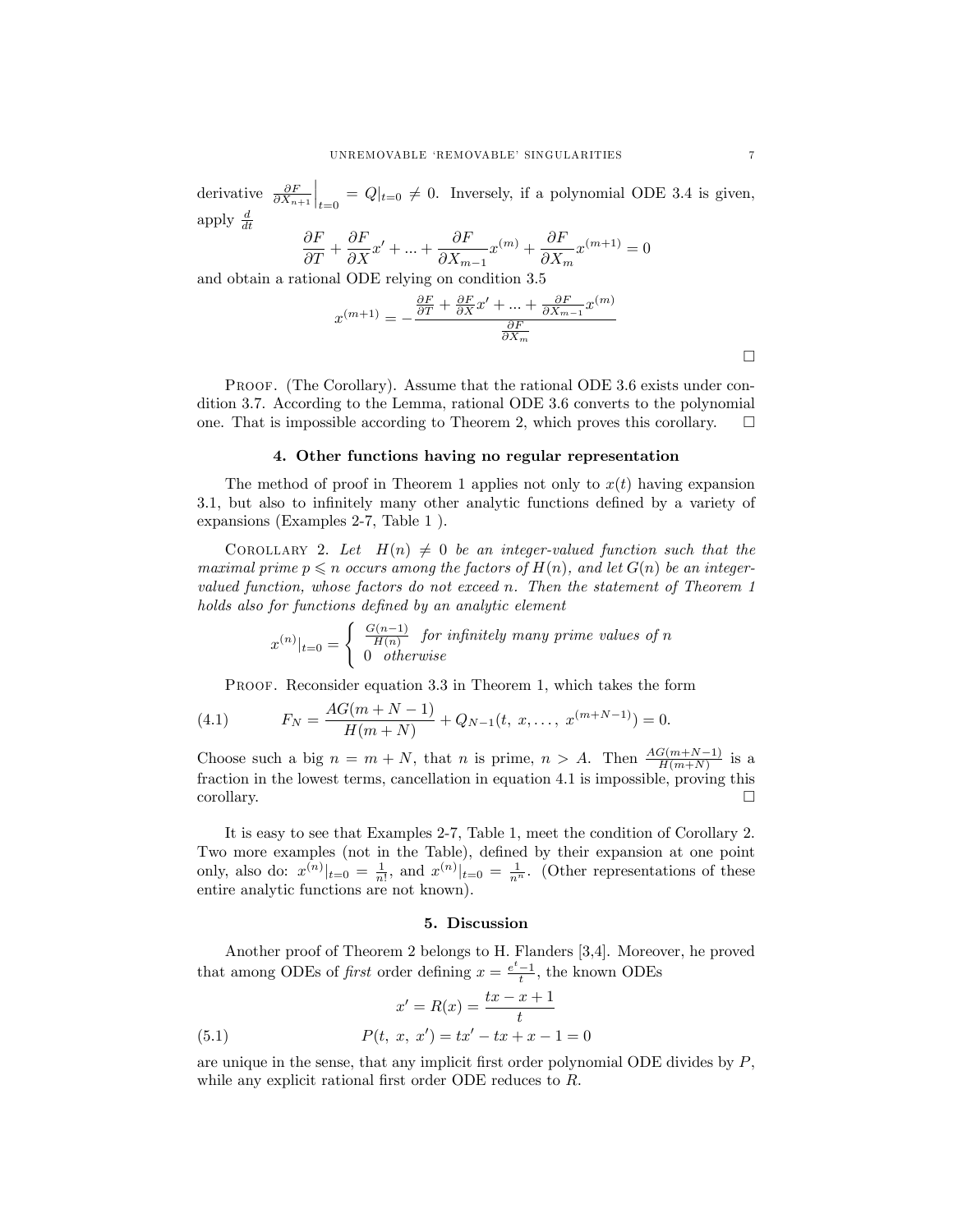### 8 ALEXANDER GOFEN

Table 1 summarizes the functions considered in the article. Items (1-7) have no regular representation. Formulas for functions  $(8,9)$  are regular at  $t = 0$ : they are entered into the Table for comparison only. (There exist both regular and singular ODEs for function (8) and (12). We do not know any non-singular rational ODE for the Bessel functions (11), nor is Corollary 2 applicable to them.

5.1. Taylor expansions for elementary functions. Although Theorem 2 and Corollaries 1, 2 for functions (1-7) in Table 1 are about certain specialty of the point  $t = 0$  in these functions, it is not yet known whether these functions are nonelementary at this isolated point. In order to prove it, a stronger theorem should be established (see the Proposition in the next section). We can only suspect that  $x(t)$  is possibly non-elementary at  $t = 0$ . If so, then any system of rational ODEs satisfied by  $x(t)$  must be singular, so that specialty of the point  $t = 0$  in  $x(t)$  is 'unremovable' in the class of elementary functions.

|                | <b>Functions</b>                       | <b>ODEs</b>                                        | Derivatives at $t=0$                                                                                                |
|----------------|----------------------------------------|----------------------------------------------------|---------------------------------------------------------------------------------------------------------------------|
| $\mathbf{1}$   | $x=\frac{e^t-1}{t}$                    | $x' = \frac{tx - x + 1}{t}$                        | $x^{(n)} = \frac{1}{n+1}$                                                                                           |
| $\overline{2}$ | $x=\frac{\sin t}{t}$                   | $x'=\frac{y-x}{t}$                                 | $x^{(n)} = \frac{\binom{n+1}{n}}{n+1}$ even <i>n</i> , or 0                                                         |
|                | $y = \cos t$                           | $y'=-z$                                            | $y^{(n)} = (-1)^{n/2}$ even n, or 0                                                                                 |
|                | $z = \sin t$                           | $z'=y$                                             | $z^{(n)} = (-1)^{(n+1)/2}$ odd n, or 0                                                                              |
| $\overline{3}$ | $x = \frac{\cos t - 1}{t^2}$           | $x' = \frac{2-2y-tz}{4}$                           | $x^{(n)} = \frac{(-1)^{n/2+1}}{(n+1)(n+2)}$ even n, or 0                                                            |
|                | $y = \cos t$                           | $y'=-z$                                            | $y^{(n)} = (-1)^{n/2}$ even n, or 0                                                                                 |
|                | $z = \sin t$                           | $z'=y$                                             | $z^{(n)} = (-1)^{(n+1)/2}$ odd n, or 0                                                                              |
| $\overline{4}$ | $x = \cos \sqrt{t}$                    | $x' = -\frac{yz}{2t}$ or $x'' = -\frac{x+2x'}{4t}$ | $x^{(n)} = (-1)^n \frac{n!}{(2n)!}$                                                                                 |
|                | $y = \sin \sqrt{t}$                    | $y'=\frac{xz}{2t}$                                 | singular                                                                                                            |
|                | $z=\sqrt{t}$                           | $z'=\frac{z}{2t}$                                  | singular                                                                                                            |
|                | $5 \mid x = \frac{\cos \sqrt{t-1}}{t}$ | $x' = \frac{-vz - 2u + 2}{2t^2}$                   | $x^{(n)} = (-1)^{n+1} \frac{(n-1)!}{(2n)!}$                                                                         |
|                | $u = \cos \sqrt{t}$                    | $u'=-\frac{vz}{2t}$                                | $u^{(n)} = (-1)^n \frac{n!}{(2n)!}$                                                                                 |
|                | $v = \sin \sqrt{t}$                    | $v' = \frac{uz}{2t}$                               | singular                                                                                                            |
|                | $z=\sqrt{t}$                           | $\frac{z'=\frac{z}{2t}}{x''=\frac{x}{t}}$          | singular                                                                                                            |
| 6              | $tx'' - x = 0$                         |                                                    | $x^{(n)} = \frac{1}{(n-1)!}, n \geq 1, x(0) = 0$                                                                    |
| $\overline{7}$ | $x=\frac{\ln(t+1)}{t}$                 | $x' = \frac{1-tx-x}{t(t+1)}$                       | $\overline{x^{(n)} = \frac{(-1)^{n+1} n!}{n+1}}$<br>$\overline{x^{(n)} = (-1)^{n-1} (n-1)!}, \ \overline{x(0)} = 0$ |
| 8              | $x = \ln(t + 1)$                       | $x'=\frac{1}{t+1}$                                 |                                                                                                                     |
| 9              | $x=e^t$                                | $\overline{x'} = x$                                | $r^{(n)}=1$                                                                                                         |
| 10             | $x = te^t$                             | $x' = \frac{x}{t} + x$ or $x'' = 2x' - x$          | $x^{(n)}=n$                                                                                                         |
| 11             | Bessel functions                       | $x'' = \frac{-tx' - (t^2 - p^2)x}{r^2}$            | $\overline{x^{(n)} = \frac{(-1)^k C_{2k+p}^k}{2k+p}}, \ \ n = 2k+p$                                                 |
|                | $J_p, p = 0, 1, 2, $                   |                                                    | or $\theta$                                                                                                         |
| 12             | Lambert function                       |                                                    | $x(t)e^{x(t)} = t$ , $x' = \frac{x}{t(x+1)}$ or $x^{(n)} = (-1)^{n-1} n^{n-1}$ , $x(0) = 0$                         |
|                |                                        | $x'' = (x')^2(x't - 2)$                            |                                                                                                                     |

Table 1. Summary of functions, ODEs defining them, and their  $n$ -order derivatives

Elementary functions represent practically all functions used in applications, and they are elementary (almost) at all points of their holomorphy. Yet their Taylor expansions have certain specialty, distinguishing them from non-elementary functions: their Taylor coefficients are obtainable via a fixed number of *explicit*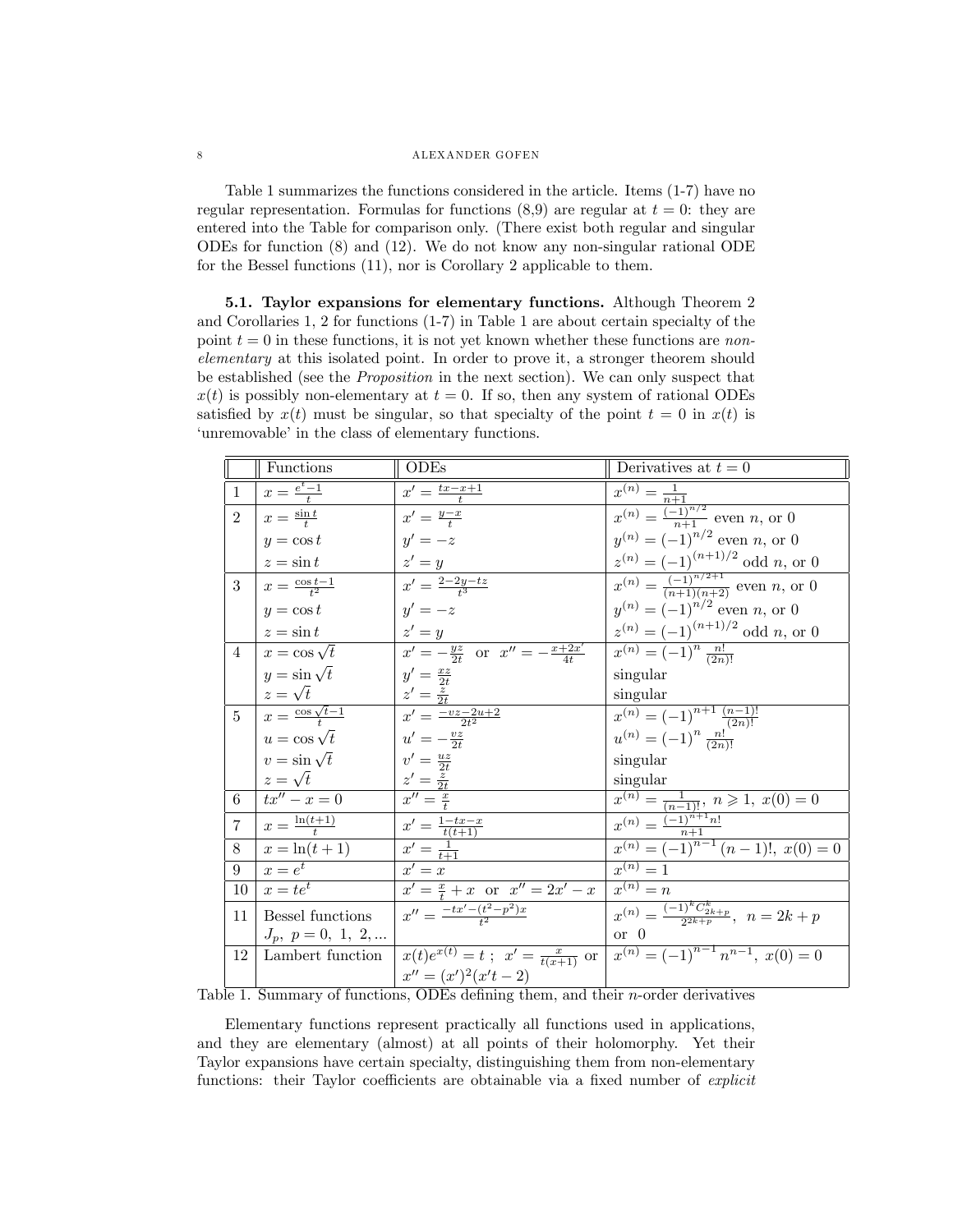formulas of Automatic Differentiation (AD), corresponding to a system of *explicit* rational ODEs and algebraic relations [2]. Systems of *implicit* rational ODEs and *implicit* algebraic relations are considered by Nedialkov and Pryce [5]. Generally, an expansion generated by an arbitrary recursive formula or algorithm may not be expected to represent a function being elementary at this or other points.

**5.2. Open statements.** The method of proof of Theorem 2 for an *n*-order ODE is not applicable to *systems* of ODEs, leaving open the following

PROPOSITION 1. An entire function

$$
x(t) = \frac{e^t - 1}{t}, \qquad x^{(m)}|_{t=0} = \frac{1}{m+1}, \ m = 0, 1, 2, \dots
$$

at the point  $t = 0$  cannot be a solution of an IVP for any system of rational ODEs

(5.2) 
$$
x' = \frac{P_1(t, x, y, z, ...)}{Q_1(t, x, y, z, ...)}
$$

$$
y' = \frac{P_2(t, x, y, z, ...)}{Q_2(t, x, y, z, ...)}
$$

whose all denominators  $Q_i|_{t=0} \neq 0$ , nor indeed it can be a solution of an IVP for any system of explicit polynomial ODEs

$$
x' = P_1(t, x, y, z, ...)
$$
  

$$
y' = P_2(t, x, y, z, ...)
$$

If proved, this Proposition would establish existence of a new type of special points in elementary analytic functions (along with Poles, Branching, and Essential singularities).

Another open statement (which, if proved, would solve Proposition 1), is the following

CONJECTURE 1. Consider an IVP for a system of rational ODEs 5.2 with nonzero denominators at a given point  $(t_0, x_0, y_0, z_0, ...)$  of the phase space so that the IVP has a unique holomorphic solution  $(x(t), y(t), z(t), ...)$  in a neighborhood of  $t_0$ . In particular, all derivatives  $x^{(k)}|_{t=t_0} = a_k$ ,  $k = 0, 1, 2, ...$  Then there exists an explicit rational ODE of order  $n \geqslant 1$ 

$$
x^{(n)} = \frac{F(t, x, ..., x^{(n-1)})}{G(t, x, ..., x^{(n-1)})}; \qquad x^{(k)}|_{t=t_0} = a_k, \quad k = 0, 2, ... n-1
$$

whose denominator  $G(t_0, a_0, ..., a_{n-1}) \neq 0$ , so that the IVP at  $(t_0, a_0, ..., a_{n-1})$ has  $x(t)$  as a unique holomorphic solution. Or there exists an implicit polynomial *ODE* 

$$
H(t, x, \ldots, x^{(n-1)}, x^{(n)}) = 0
$$

regular at the point  $(t_0, a_0, ..., a_n)$ , i.e.  $\frac{\partial H(t_0, a_0, ..., a_n)}{\partial X_n} \neq 0$ ,  $(X_n = x^{(n)})$ ,<br>so that the IVP at  $(t_0, a_0, ..., a_n)$ ,  $H(t_0, a_0, ..., a_n) = 0$ , has  $x(t)$  as a unique holomorphic solution.